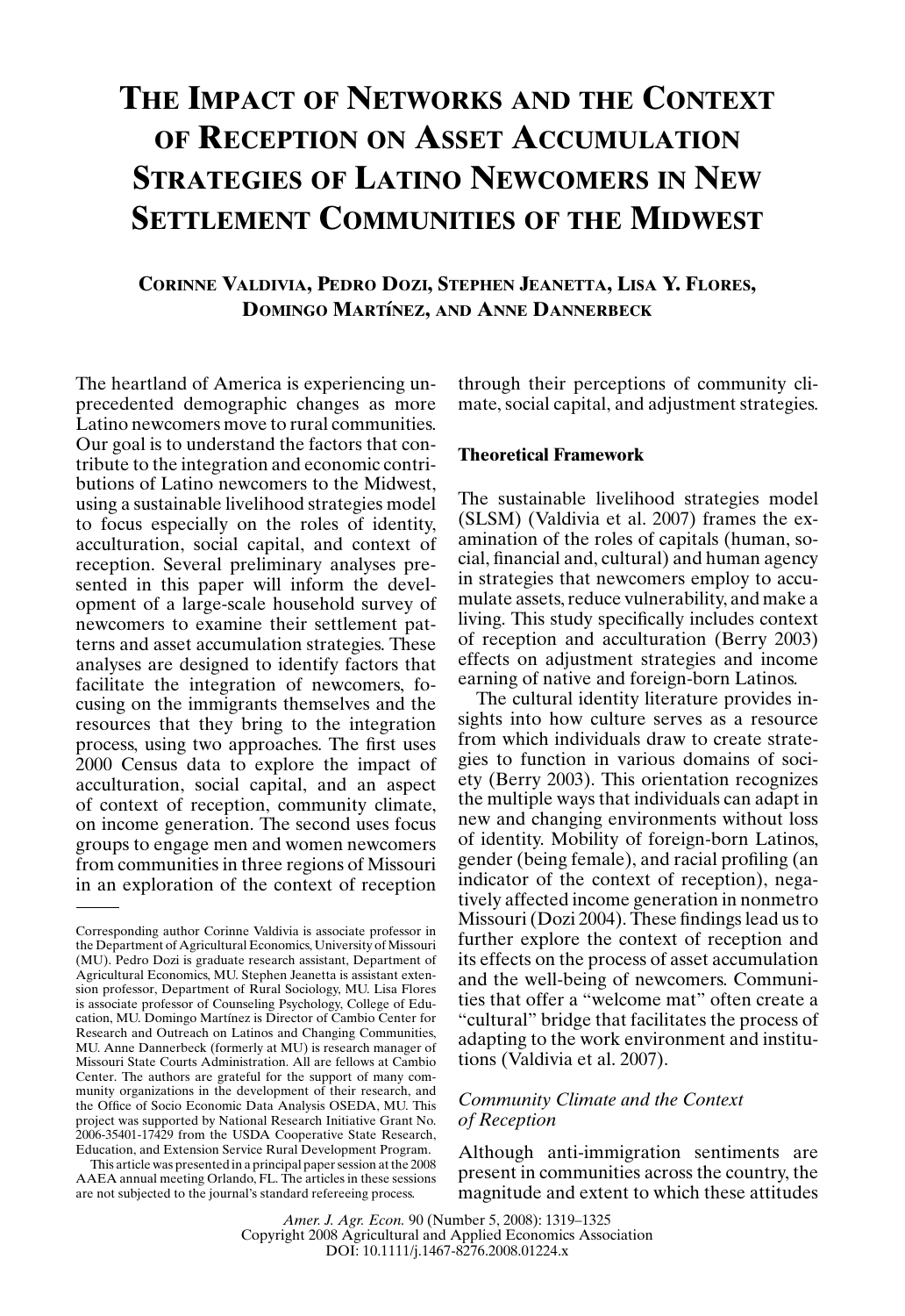are reflected in a new settlement community will vary. The degree to which such attitudes impact the newcomer rests on how she/he interprets them. Thus, the context of reception includes not just the community climate and how welcoming it is, but also the individual's own assessments of that climate. Latino newcomers are members of larger social networks (e.g., family, school, community.) The extent to which these networks can provide bridging and bonding capital is another aspect of the context of reception. To more fully understand their postsettlement adjustment, this study examines their transition to living in new settlement communities within this contextual framework.

#### *Acculturation and the Adjustment Process*

Acculturation theory provides a framework for understanding how individuals change or adapt their beliefs, attitudes, and behaviors when living in a new context. According to Berry's multidimensional acculturation model (2003), for a recent Mexican immigrant, the process can vary along four different acculturation strategies: integration (bicultural), assimilation (Anglo-oriented), separation (Mexican-oriented), and marginalization (disassociated from both cultures). These strategies are linked to the attitudes and behaviors that the individual exhibits in the respective cultures and are believed to be manifested across different contexts. Recognizing where one fits in this model helps us to understand their adjustment process.

#### *Social Capital*

Social networks have been characterized as a form of capital and studied in rural development as an asset that contributes to the livelihoods of rural people (Flora 2001; de Haan 2001). Social capital consists of networks that provide access to information, financial capital, and other resources that are difficult for many individuals to access on their own (de Haan 2001). Size and density of networks is important in regulating an individual's activity in society. Size is measured by the number of participants in a network, and density relates to the number of interactions or ties between participants (Portes and Rumbaut 2001). Social capital consists of both bonding and bridging social capital (Gittell and Vidal 1998). Bonding social capital includes the connections within a group, such as the immigrant community, and

bridging social capital involves links to other groups and institutions.

Immigration is an example of how social capital can function. It is seldom an individual activity; it involves a collective effort of many individuals within a well-established social network (Suárez, Zapata, and Valdivia 2007). When an individual moves from one place to another, the network facilitates this movement by providing information and resources to settle at the destination (Roberts 1995).

Social capital is difficult to assess because of differences between how the concept is theorized and empirically measured (Stone 2001). Many indicators and proxy measures have not been replicable or have inadequately represented elements of social capital and its relationship to development. In this study, elements of social capital have been identified through focus groups. These could be used to develop measures to quantify the relationship between social capital and asset accumulation strategies. Social capital is explored using a typology developed by Bullen and Onyx (2005) that identified eight aspects of social capital that were shared across five rural communities; four elements relate to the structure of social relationships, and four relate to their quality.

### **The Interplay of Networks, Community Climate, and Asset Accumulation**

#### *Modeling Asset Accumulation*

A semi-log OLS model was specified to measure the effect of capitals (human, cultural, and social), identity, acculturation, and climate on Latino newcomers' income earnings. Income earnings are used as a proxy for economic accumulation for the dependent variable. Two regressions are estimated, one for native born (*N*) and one for foreign born (*F*) (Dozi and Valdivia 2008). Logarithm of wages of individual *i* and group *j* was regressed on a vector of observable and proxy capitals of individuals **X***ij* and a vector of community characteristics  $\mathbf{Z}_t$  that were hypothesized to affect the ability of a Latino immigrant to generate income in three regions. The inverse Mill's ratio  $\lambda$  is included to account for selection bias

(1) 
$$
L(Wage)_i = \mathbf{X}_{ij}\beta_j + \mathbf{Z}_t\delta + \sigma_{ij}\lambda_i + \eta_{ij};
$$
  

$$
i = 1, 2, ..., n_j \ j = N, \ F \ t = 1, 2, 3.
$$

Here,  $\beta$  and  $\delta$  are vectors of parameters that are common across both groups N and  $F$ ;  $\eta$  represents the error term. Measures of individual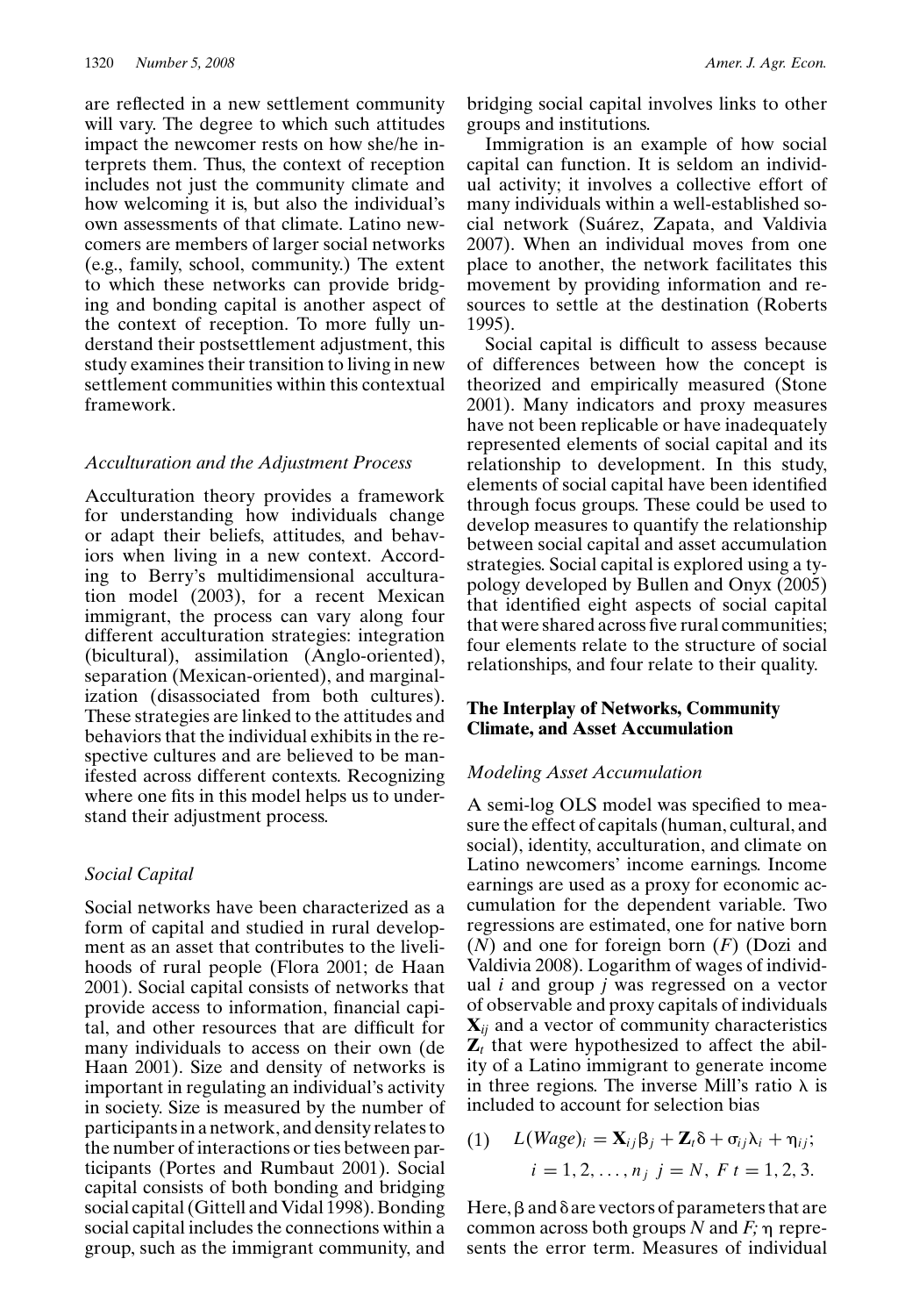| Variable                             | Definition                                                                                                                                                                                                                                              |  |  |  |  |  |  |
|--------------------------------------|---------------------------------------------------------------------------------------------------------------------------------------------------------------------------------------------------------------------------------------------------------|--|--|--|--|--|--|
| Employed                             | Identified according to U.S. Census responses                                                                                                                                                                                                           |  |  |  |  |  |  |
| Experience                           | Work potential calculated = $age - years$ of education $-6$ (Dozi 2004)                                                                                                                                                                                 |  |  |  |  |  |  |
| Disparity Index                      | Context of reception proxy measures racial profiling in each region. See<br>Footnote 1. 2000 Index.                                                                                                                                                     |  |  |  |  |  |  |
| Race $1-3$                           | Effect on earnings: Black, American Indian, Other races included; White<br>omitted.                                                                                                                                                                     |  |  |  |  |  |  |
| Acculturation Integration            | Measured by speaking English well, speaking a second language, and<br>multiple or single ancestry                                                                                                                                                       |  |  |  |  |  |  |
| <b>Acculturation Assimilation</b>    | Measured by speaking English well, not speaking a second language, and<br>multiple or single ancestry                                                                                                                                                   |  |  |  |  |  |  |
| <b>Acculturation Separation</b>      | Measured by not speaking English well, speaking another language, and<br>multiple or single ancestry                                                                                                                                                    |  |  |  |  |  |  |
| Marginalization                      | Does not speak English nor other well, and multiple or single ancestry.<br>Omitted for singularity reasons.                                                                                                                                             |  |  |  |  |  |  |
| <i>Identity 1–4</i>                  | Mexican, Puerto Rican, Cuban, and Other Hispanic or Latino (includes<br>Spaniards). Omitted Mexican.                                                                                                                                                    |  |  |  |  |  |  |
| $Education \times Language$          | Interaction effect (Dozi 2004): (a) Ed $\times$ Good English; (b) Ed $\times$ Bad<br>English; (c) Ed $\times$ No English (omitted)                                                                                                                      |  |  |  |  |  |  |
| <b>Education Attained</b>            | Number of years                                                                                                                                                                                                                                         |  |  |  |  |  |  |
| Able to Speak Other Lang.            | If can speak another language yes = 1; no = 0.                                                                                                                                                                                                          |  |  |  |  |  |  |
| Gender                               | Female = 1; male = $0$                                                                                                                                                                                                                                  |  |  |  |  |  |  |
| Movement                             | Moved in the last five years = 1; did not move = 0                                                                                                                                                                                                      |  |  |  |  |  |  |
| Age                                  | Number of years                                                                                                                                                                                                                                         |  |  |  |  |  |  |
| Social capital index region j<br>SK. | $SK_i = Ed_i + Cat_i + PW_i + PM_i + A_i + CP_i + PN_i + PE_i + PU_i -$<br>$Ineq_i-EH_i$                                                                                                                                                                |  |  |  |  |  |  |
| (weight $30\%$ )                     | <i>Ethnic heterogeneity or fractionalization EH</i> = $1 - \sum (ShRace_i)^2$ where <i>ShRace</i> <sub>i</sub> = Race <sub>i</sub> /Tot Pop <i>i</i> = (White, Black, Asian and Pacific Islander, American Indian, Other), negative effect on <i>SK</i> |  |  |  |  |  |  |
| effect on $SK$ (weight $25\%$ )      | <i>Income inequality Ineq is ratio of Average HH income/median HH income in PUMA, has a negative</i>                                                                                                                                                    |  |  |  |  |  |  |

#### **Table 1. Definitions of Variables in Regression Model and Social Capital Index**

Notes:  $i \in \{Ed, Cat, PW, PM, A, CP, PE, PU, Ineq, EH\}$  and  $EH < 0$ , where  $Ed = \text{average education}$ ;  $Cat = \text{community attachment}$ ;  $PW = \text{percent women}$ in labor force;  $PM$  = percentage of married people;  $A$  = average age;  $CP$  = percent people carpooling;  $PU$  = percent people living with unrelated people; *PN* = percent people living with nuclear family; and *PE* = percent people living with extended family (all have equal weight of 3.75%).

characteristics (**X**) include: human capital potential work experience, employment, educational attainment, the cross effect of education and English ability, and mobility; cultural capital—ability to speak a language other than English, three acculturation measures (integration, assimilation, and separation), and cultural identity; and individual characteristics race, gender, and age. Community characteristics (**Z**) include networks—a community social capital index and a community climate proxy, which is a disparity index reported by the Attorney General of Missouri to measure racial profiling. Variables are described in table 1.

A composite measure of the community social capital index *SK* (Rupasingha, Goetz, and Freshwater 2006) is hypothesized to have a positive effect on earnings.

weighted component (see table 1). The coefficient on racial profiling reported by the Missouri Attorney General's Office, the disparity index for Hispanics, is hypothesized to be negative. Data for this study included three regions of Missouri, from Public Use Microdata Sample 5 (PUMS  $5\%$ ).<sup>1</sup>

#### **Findings from the Regression Model**

Regression results predicting earnings for the *N* and *F* groups are presented in table 2. Both models are significant, and significant coefficients are of the expected signs. Traditional

(2)  $SK = \sum_i K_i$ 

where  $K_i$  denotes the share of each individual

<sup>1</sup> Data are available at: http://mcdc.missouri.edu/pub/data/pums 2000/Datasets.html. The data include seventeen counties in three regions, south–southwest, central, and north, and include the counties where the qualitative research was conducted. The files were prescreened to include only individuals that indicated being Hispanic or Latino (whether born in the United States or not). These were merged with the disparity index, racial profiling data reported by the Missouri Attorney General's Office, available at: http://ago.mo.gov/racialprofiling/2005/racialprofiling2005.htm.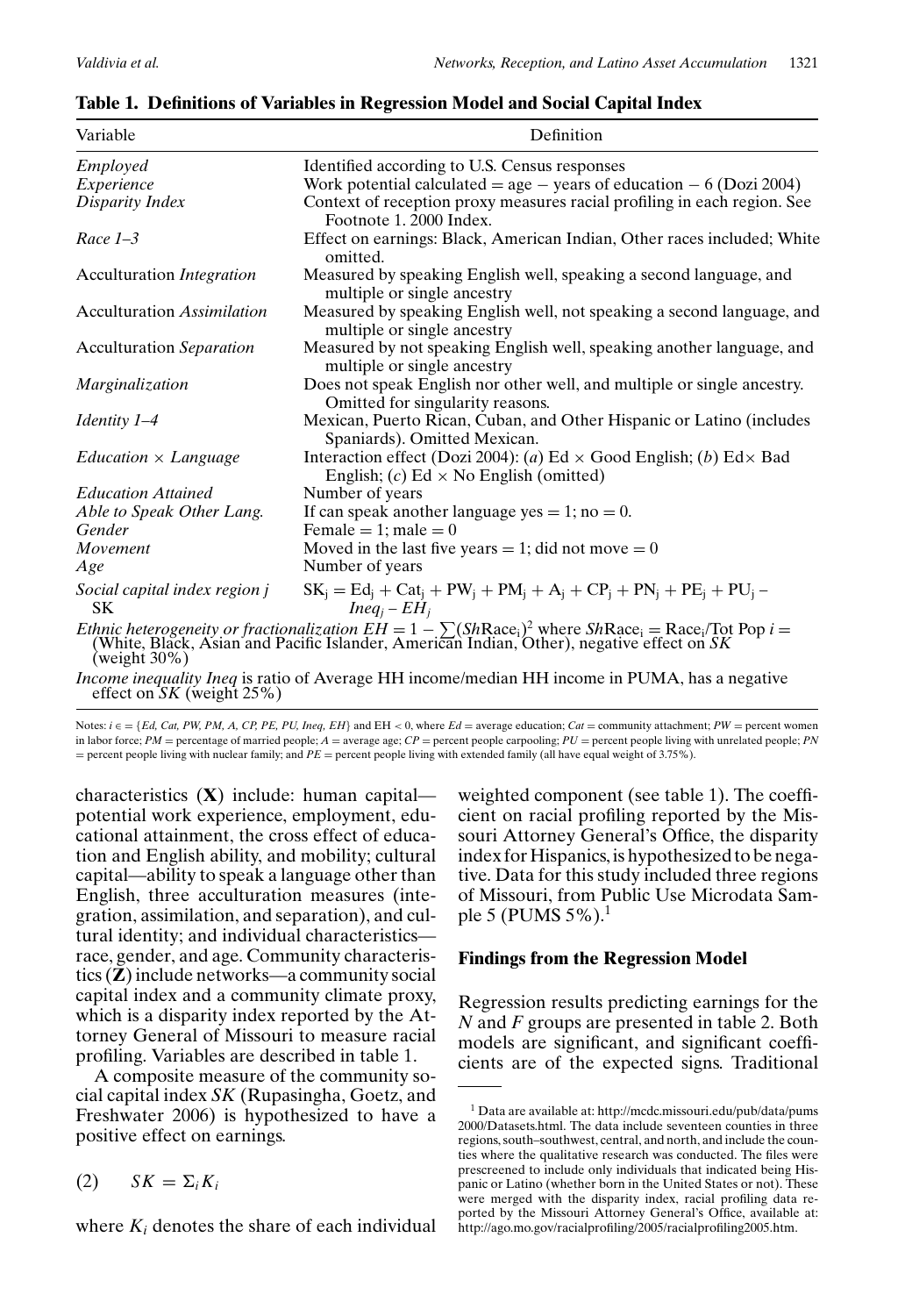| Model                                   |             | Native Born       |                |             | Foreign Born      |                |  |  |
|-----------------------------------------|-------------|-------------------|----------------|-------------|-------------------|----------------|--|--|
| Variables                               | Coef.       | $t$ -value        | Pr >  t        | Coef.       | $t$ -value        | Pr >  t        |  |  |
| Intercept                               | 8.067       | 17.15             | < 0.0001       | 7.199       | 7.91              | < 0.0001       |  |  |
| Potential work                          | 0.293       | 25.32             | < 0.0001       | 0.202       | 2.99              | 0.0031         |  |  |
| experience                              |             |                   |                |             |                   |                |  |  |
| Employed                                | 0.433       | 4.62              | < 0.0001       | 0.023       | 2.02              | 0.0540         |  |  |
| <b>Black</b>                            | $-0.009$    | $-0.10$           | 0.9206         | $-0.234$    | $-0.52$           | 0.6556         |  |  |
| American Indian                         | $-0.034$    | $-1.65$           | 0.098          | $-0.151$    | $-0.59$           | 0.7099         |  |  |
| Other races                             | $-0.089$    | $-0.93$           | 0.3518         | $-0.151$    | $-1.37$           | 0.0395         |  |  |
| $Acculturation -$                       | 0.280       | 2.57              | 0.0437         | 0.137       | 2.09              | 0.0487         |  |  |
| Integration                             |             |                   |                |             |                   |                |  |  |
| Acculturation -<br>Assimilation         | 0.024       | 0.30              | 0.7654         | 0.042       | 2.67              | 0.0325         |  |  |
| $Acculturation -$<br>Segregation        | 0.241       | 0.36              | 0.7182         | $-0.121$    | $-0.16$           | 0.1113         |  |  |
| Cross educ. & good<br>English           | 0.061       | 2.32              | 0.0131         | 0.064       | 3.77              | 0.0032         |  |  |
| Cross educ. & bad<br>English            | 0.143       | 1.28              | 0.1989         | 0.030       | 0.30              | 0.7222         |  |  |
| <b>Other Latinos</b><br>including Spain | $-0.154$    | $-0.70$           | 0.4864         | 0.092       | 0.59              | 0.5549         |  |  |
| Puerto Rican                            | 0.335       | 1.00              | 0.3164         | 0.023       | 0.75              | 0.3164         |  |  |
| Cuban                                   | 0.203       | 1.42              | 0.3413         | 0.326       | 0.38              | 0.7039         |  |  |
| Able to speak other<br>language         | 0.264       | 1.76              | 0.0783         | 0.461       | 2.28              | 0.0233         |  |  |
| Disparity index                         | $-0.046$    | $-3.19$           | 0.0014         | $-0.081$    | $-3.24$           | 0.0009         |  |  |
| Gender – Being<br>female                | $-0.174$    | $-3.70$           | < 0.0001       | $-0.512$    | $-5.09$           | < 0.0001       |  |  |
| Movement                                | 0.022       | 0.88              | 0.3773         | $-0.018$    | $-3.08$           | < 0.0001       |  |  |
| Age                                     | 0.031       | 2.70              | 0.0301         | 0.219       | 3.26              | 0.0013         |  |  |
| Social capital index                    | 0.174       | 7.09              | 0.0012         | 0.074       | 5.51              | 0.0042         |  |  |
| Educational<br>attainment               | 0.064       | 3.07              | < 0.0001       | 0.052       | 3.11              | < 0.0001       |  |  |
| Inverse Mill's ratio                    | 0.384       | 4.12              | 0.0014         | 0.403       | 2.07              | 0.499          |  |  |
|                                         |             | $N = 7,466$       |                |             | $N = 3,289$       |                |  |  |
|                                         |             | Adj. $R^2 = 0.19$ |                |             | Adj. $R^2 = 0.23$ |                |  |  |
|                                         | $F = 93.87$ |                   | P > F < 0.0001 | $F = 44.29$ |                   | P > F < 0.0001 |  |  |

**Table 2. Regression Results on Income Earnings for Native and Foreign-Born Hispanics in Three Nonmetro Regions of Missouri, 2000**

human capital variables, such as work experience, the cross-effect of education and English proficiency, and educational attainment have positive effects, while *ability to speak another language* had a positive effect on income of *F*. While mobility was not significant for *N*, it had a negative effect on income for *F*. The acculturation process of *integration* had a positive effect on earnings in both models. In fact, this was the only acculturation strategy that had an impact on income earnings of *N*. *Integration* has a stronger impact than *assimilation* on income for *F*, while *segregation* was not significant for either group. The *SK* index had a

larger positive effect for *N*, while the *Disparity Index* (racial profiling), a measure of community climate, had a strong negative effect on the earnings of *F*.

## **Focus Group Explorations of the Context of Reception, Social Capital, and Adjustment**

Focus groups were conducted separately for male and female Latino newcomers in three communities. Diversity in age, origin, employment, marital status, and time in the community were criteria in the selection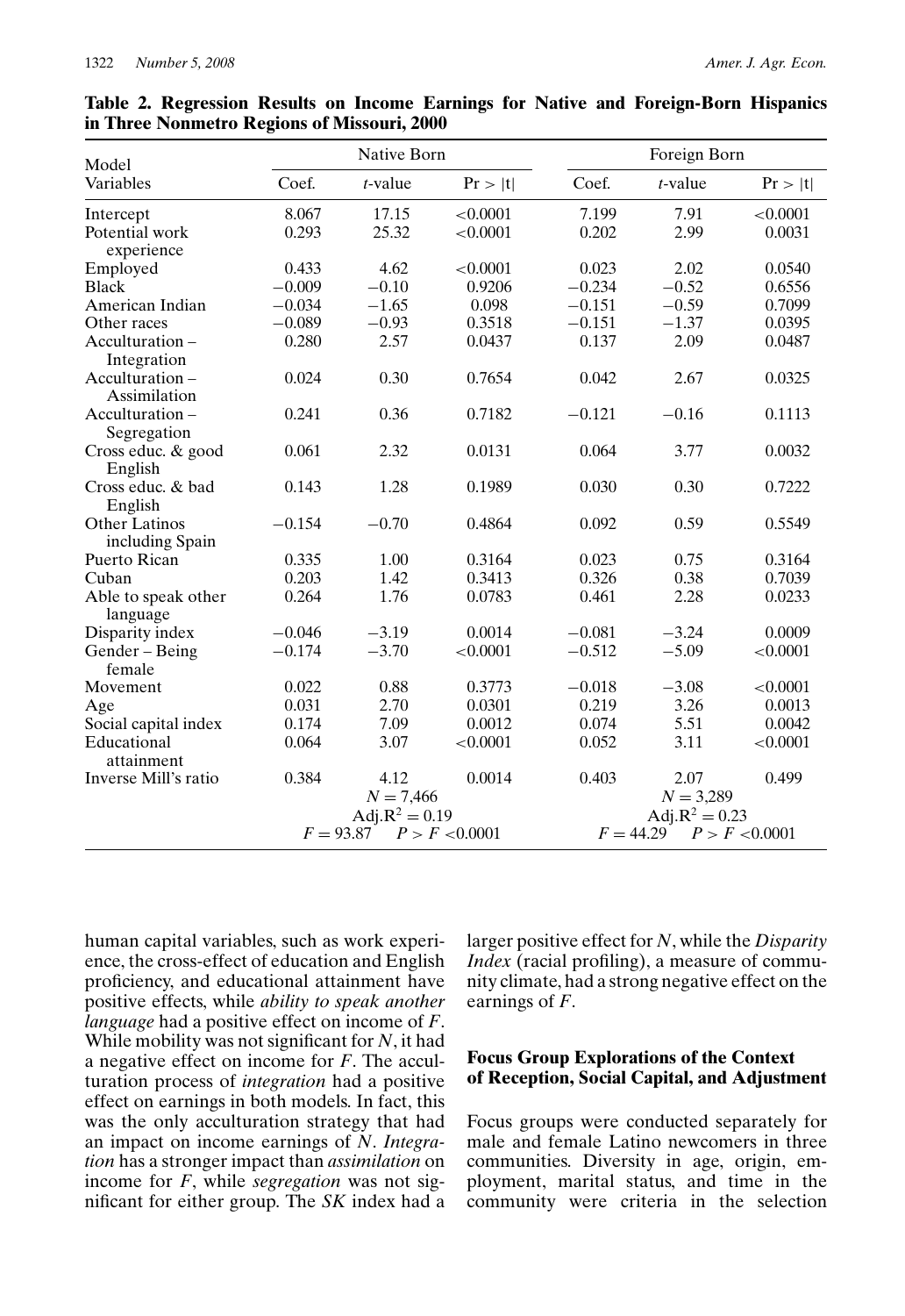|                                         | Gender |      | Ave. Age |        | <b>Marital Status</b> |  | Education (Years) |    |    | Language                  |          |     |    |
|-----------------------------------------|--------|------|----------|--------|-----------------------|--|-------------------|----|----|---------------------------|----------|-----|----|
|                                         | m      |      | m        |        | M S                   |  | LT                |    |    | $1-6$ $7-9$ $10-12$ $12+$ |          | Sp. | Bi |
| Community $1 \quad 10 \quad 8 \quad 32$ |        |      |          | 37 8 2 |                       |  |                   |    |    |                           |          | 15  |    |
| Community 2                             |        | 6 11 | 42       | 40     | 11 4                  |  | $\sim$ 1 $\sim$   |    |    |                           | $\Delta$ | 15  |    |
| Community 3                             | 11     |      | 6 36     | 52     | 12 1                  |  | 4                 | 3  |    | $\theta$                  |          | 12  |    |
| Total                                   |        | 25   | 37       | 41     | 31                    |  | 12                | 15 | 25 | 3                         | 8        | 42  | 10 |

#### **Table 3. Participants Profile for Community Focus Groups**

Notes:  $m = male$ ;  $f = female$ ;  $M = married$ ;  $S = single$ ;  $LT = living together$ ;  $Sp = Spanish$ ;  $Bi = bilingual$ .

of fifty-two participants. A multidisciplinary team reflecting a rich diversity of perspectives analyzed responses to prompts regarding the context of reception, social capital, and adjustment (see table 3 for focus group structure details).

## *Acculturation and Adjustment*

The preliminary findings indicated that, regardless of time in the United States, most of the newcomers maintained strong ties to their culture on two levels. Individually, this was evidenced through their language preference for Spanish (many were monolingual) and their endorsement of traditional beliefs and practices from their home country (e.g., gender role expectations and religious practices). Participants expressed a strong desire to learn new skills to better function within the new environment, such as learning English, driving, and understanding the health and school systems. Participants also expressed openness to trying new foods that were not typical in their home country. At the community level, participants' primary patterns of interactions occurred within the family and the local Latino immigrant community. Most members indicated a degree of isolation from the larger host community and have minor connections with European Americans. Language may serve as a barrier in the development of deeper, meaningful connections between newcomers and the host community. Interestingly, participants believed that adjustments were occurring in the community among both the newcomers and the resident hosts. Participants felt that both sides were "getting used to each other" and that the host community was making necessary changes to improve the context of reception. For example, participants indicated that interpreting services were more readily available than they have been in the past, particularly in the schools, and that emergency messages were now being communicated in multiple languages for the newcomers.

## *The Context of Reception*

The newcomers viewed the community as inexpensive, safe, and a good environment in which to raise a family as compared with other communities where they had lived. Most participants indicated they felt good about living in the community. Some participants did indicate experiencing discrimination/racism within the community and feeling unwelcome. They acknowledged experiencing less racism today than when they first arrived in the community and attributed this to the increasing number of newcomers who have settled in the area and the residents becoming more accustomed to the diversity in the community.

Some participants felt that immigrants who lacked work documents were especially vulnerable to discrimination within the community and by employers. They believed law enforcement targeted Latinos and held biases toward this group. Finally, some participants expressed persistent fears that they and/or their family members would be picked up by immigration enforcement agents.

## *Social Networks*

Family and friends are the key elements of social networks that help newcomers adjust to the community; they form the bonding social capital that provides access to resources and support. In the absence of much bridging social capital to other community institutions, family and friends serve as the primary source of information about the community. Participants provided little evidence of participation in the broader community except through work, church, and limited connection to neighbors. The men used their connections at work to access resources in the community, such as insurance, housing, and loans. They used work as a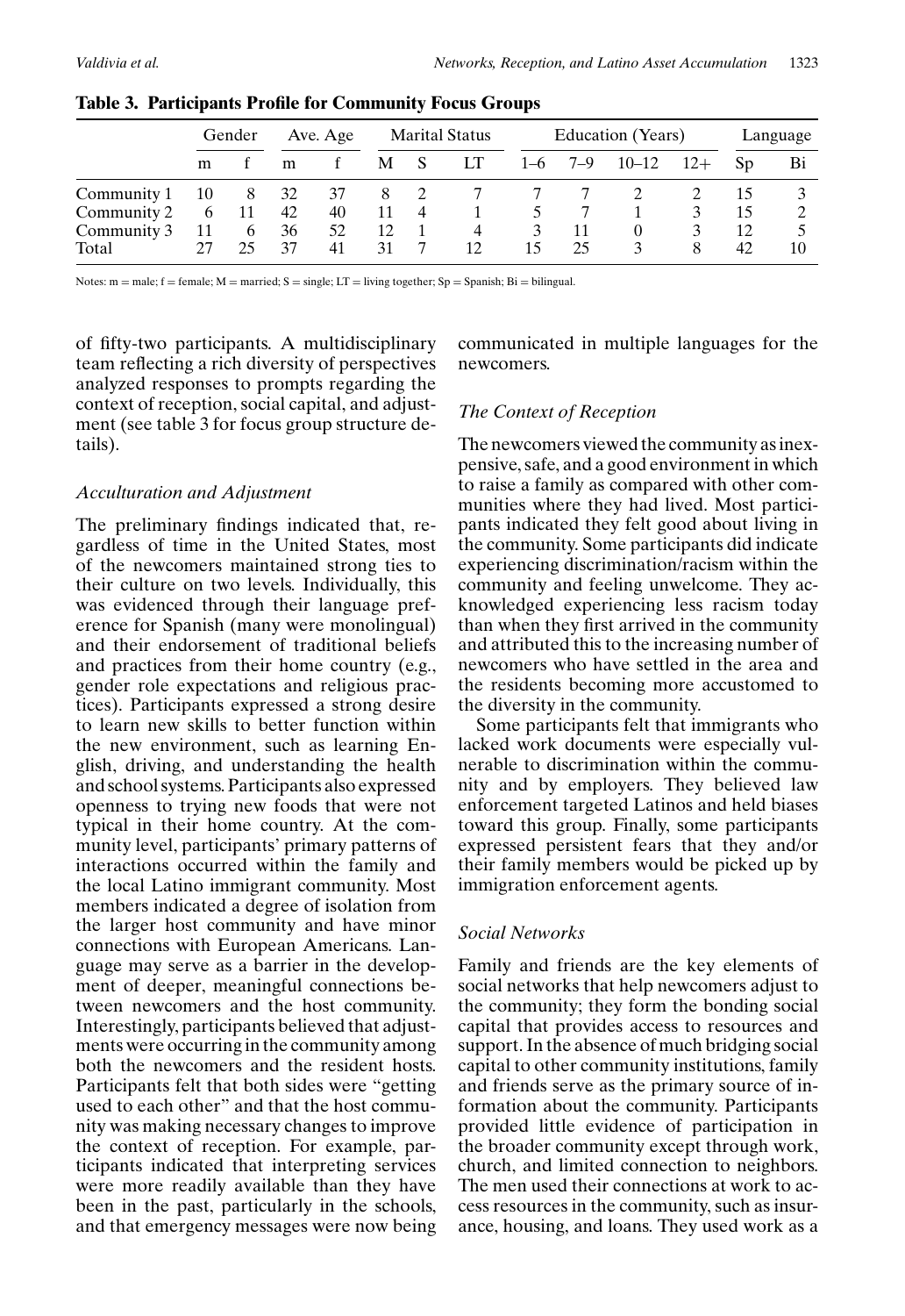place to develop relationships with other men, typically other newcomers. The women experience isolation. After work, they go directly home to their "second jobs" of caring for family, thus having few opportunities to broaden their social contact and get involved in community activities. Barriers to community participation included language skills, lack of legal documentation, and access to resources. Parks, church, and home were identified as important community resources for social interaction.

Newcomers describe limited contact with key community institutions that can help them sustain and develop their family, such as banks, educational institutions, and healthcare programs. One community has a center for newcomers, which plays a key bridging role by connecting them to resources. Participants in the other two communities mentioned churches as primary community connectors that provide basic resources (English classes and job referral networks) and act as safe places to interface with the host community.

#### **Discussion and Next Steps**

The social capital index, a measure of community networks by proxy, had a positive effect on earnings for both *N* and *F*. This result highlights the value of networks, but unlike the focus groups, it neither provides many insights into how the networks are used, who they are connecting to, nor the quality of the information obtained. Qualitative findings point to bonding capital as the predominant feature of the networks in the communities, and with few exceptions networks are not connected to the receiving community. Bridging capital networks are tenuous or nonexistent. Therefore, although bonding capital exists, the closed networks, characterized by a lack of contact with the receiving communities, may impact the quality of information exchanges. The household survey will include questions to determine the nature of the networks, the flow of information and quality, trust, and ability to act on or use information.

Self-selection into a specific country of origin group was used to assess ethnic identity, but country of origin did not have an effect on earnings. This contradicts other findings on disparities in education and the effect on earnings in earlier generations of Latino immigrants. Including a standardized multiple item measure as a construct of ethnic identity is the next step in the survey research. Similar to other research, educational attainment had a positive earnings effect on both *F* and *N*. The household survey will explore how *N* and *F* adults with children view their future in the receiving community. Biculturalism appears to be an asset to newcomers, as seen by the effects of other language on income earnings (human capital) and of integration. This asset allows them to navigate both cultures as well as earn income. Assessment of well-being in the larger research project considers how the newcomers relate to their children. Even though focus group participants did not come across as bicultural, they did indicate a desire to be part of the society and to acquire language skills. A barrier to learning English was lack of time and transportation. The household survey will utilize contemporary approaches in assessing acculturation, using standardized measures from social sciences and avoiding proxy variables. These results do indicate that Berry's (2003) approach captures the positive effect on income earnings of integration for foreign born as a cultural capital or asset, which may ease relations of parents with their firstgeneration native children and contribute to well-being.

Latino newcomers who perceive communities as being open and welcoming to their presence and accepting of their culture will likely have a different adjustment process than those who experience racial profiling or other negative aspects of their context of reception. Community climate, approximated through the disparity index of racial profiling, highlights the earnings impact on both *N* and *F*. A practice of profiling has a negative effect on earnings and translates in losses not only to the individual but therefore also to the new settlement community in less expenditures and lower quality of life. A sense of vulnerability emerged in both the focus groups and through the negative mobility coefficient on foreign born that shows that their moves do not translate into increased income, which is the opposite of natives. These results show consistency with findings by Dust, Orazem, and Wohlgemuth (2008), indicating that immigrants move to the Midwest not seeking higher incomes but mostly seeking employment.

#### **References**

Berry, J. 2003. "Conceptual Approaches to Acculturation." In K. Chun, P. Balls Organista, and G. Marín, eds. *Acculturation: Advances in Theory, Measurement, and Applied Research*.